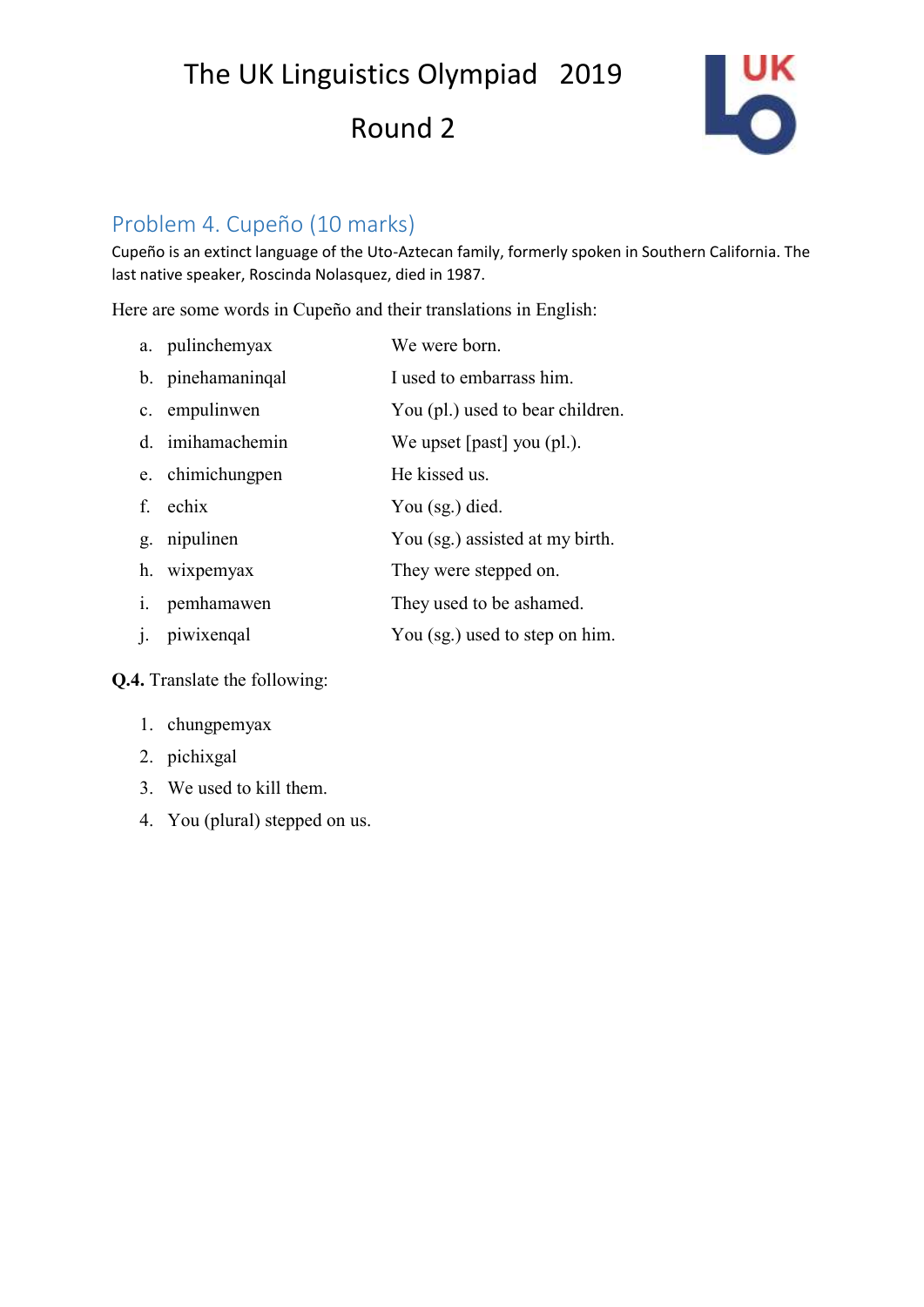# Round 2



### Solution and marking.

Scoring (max 8)

- 2 points for each correct answer; 1 with one error (e.g. one wrong morpheme).
	- o + = morpheme boundary, included for marker's convenience not expected in answers.

| 4.1. | chungpemyax                 | They were kissed.       |
|------|-----------------------------|-------------------------|
| 4.2. | pichixgal                   | He used to die.         |
| 4.3  | We used to kill them.       | pimi+chem+chix+nin+wen. |
| 4.4. | You (plural) stepped on us. | chimi+wix+em+in         |